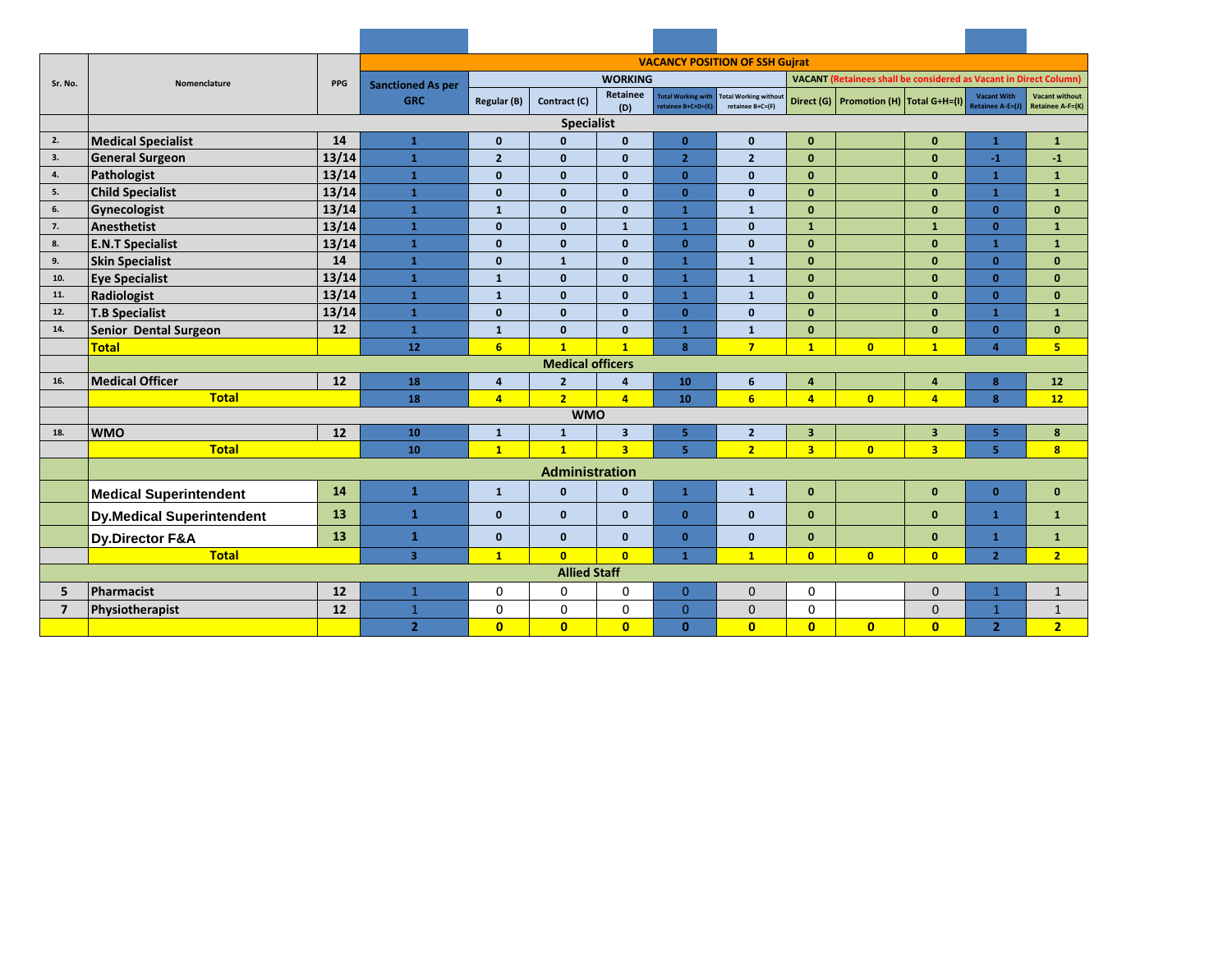| <b>ParaMedical Staff</b> |                                            |              |                |                |              |              |                |                |                |                |                |                |                |
|--------------------------|--------------------------------------------|--------------|----------------|----------------|--------------|--------------|----------------|----------------|----------------|----------------|----------------|----------------|----------------|
| $\overline{2}$           | Technician (Blood Bank Tech)               | 8            | $\overline{1}$ | 1              |              |              | $\mathbf{1}$   | $\mathbf{1}$   |                |                | $\mathbf{0}$   | $\overline{0}$ | $\mathbf{0}$   |
| 4                        | Technician (Head Dispensar)                | 8            | $\overline{2}$ | $\overline{2}$ |              |              | $\overline{2}$ | $\overline{2}$ |                |                | $\Omega$       | $\Omega$       | $\mathbf{0}$   |
| 6                        | <b>Technician (ECG Technician)</b>         | 8            | $\mathbf{1}$   | $\mathbf{1}$   |              |              | $\mathbf{1}$   | $\mathbf{1}$   |                |                | $\Omega$       | $\overline{0}$ | $\mathbf{0}$   |
| $\overline{7}$           | Technician (Lab Technician)                | 8            | $\overline{2}$ | ٠              |              |              | 1              | $\mathbf{1}$   |                |                | $\Omega$       | $\mathbf{1}$   | $\mathbf{1}$   |
| 10                       | Technician (OT Technician)                 | 8            | $\overline{2}$ | $\Omega$       |              |              | $\overline{0}$ | $\mathbf{0}$   |                |                | $\Omega$       | $\overline{2}$ | $\overline{2}$ |
| 11                       | <b>Technician (Dental Technician)</b>      | 8            | $\overline{1}$ | $\mathbf{1}$   |              |              | 1              | $\mathbf{1}$   |                |                | $\Omega$       | $\overline{0}$ | $\mathbf{0}$   |
| 15                       | Technician (X-Ray Tech)                    | 8            |                | $\overline{c}$ |              |              | $\overline{2}$ | $\overline{2}$ |                |                | $\Omega$       | $-1$           | $-1$           |
| 17                       | Technician (L.H.V)                         | 8            |                | 1              |              |              | 1              | $\mathbf{1}$   |                |                | $\Omega$       | $\overline{0}$ | $\mathbf{0}$   |
| 20                       | Junior Technician (Lab Assistant)          | 6            | 2              | 2              |              |              | $\overline{2}$ | $\overline{2}$ |                |                | $\Omega$       | $\overline{0}$ | $\mathbf{0}$   |
| 21                       | Jumor Tecmncian (Lao Assistant)<br>Dansell | 6            | $\overline{1}$ | 1              |              |              | 1              | $\mathbf{1}$   |                |                | $\Omega$       | $\overline{0}$ | $\mathbf{0}$   |
| 22                       | Junior Technician (Dispenser)              | 6            | 6              | 4              |              |              | $\overline{4}$ | $\overline{4}$ |                |                | $\Omega$       | $\overline{2}$ | $\overline{2}$ |
| 24                       | Junior Technician (Radiographer)           | 6            | $\overline{2}$ |                |              | $\mathbf{1}$ | $\overline{1}$ | $\Omega$       | $\overline{2}$ |                | $\overline{2}$ | $\mathbf{1}$   | $\overline{2}$ |
| 25                       | Junior Technician (OT Assistant)           | 6            | 3              | ٠              |              | 1            | $\overline{2}$ | $\mathbf{1}$   | $\overline{2}$ |                | $\overline{2}$ | $\mathbf{1}$   | $\overline{2}$ |
| 28                       | <b>Jumor Technician (Dark Room</b>         | 6            | $\overline{2}$ | ٠              |              | -1           | $\overline{2}$ | $\mathbf{1}$   | 1              |                | $\mathbf{1}$   | $\overline{0}$ | $1\,$          |
| 30                       | Junior Technician (Vaccinator)             | 6            | $\mathbf{1}$   |                |              |              | $\Omega$       | $\mathbf{0}$   |                |                | $\Omega$       | $\mathbf{1}$   | $\mathbf{1}$   |
| 35                       | <b>Mid Wife</b>                            | $\mathbf{1}$ | $\overline{2}$ |                |              |              | $\Omega$       | $\Omega$       |                |                | $\Omega$       | $\overline{2}$ | $\overline{2}$ |
| 36                       | Dai/ Aya                                   | $\mathbf{1}$ | 3              | $\overline{2}$ |              |              | $\overline{3}$ | $\overline{2}$ |                |                | $\mathbf{1}$   | $\overline{0}$ | $\mathbf{1}$   |
| 40                       | <b>Ward Boy</b>                            | $\mathbf{1}$ | 18             | 12             | $\mathbf{1}$ | 5            | 18             | 13             | 5.             |                | 5              | $\overline{0}$ | 5              |
| 41                       | <b>Tube Well Operator</b>                  | $\mathbf{1}$ | $\mathbf{1}$   | 1              |              |              | 1              | $\mathbf{1}$   |                |                | $\mathbf{0}$   | $\overline{0}$ | $\mathbf{0}$   |
| 44                       | <b>OT Attendant</b>                        | $\mathbf{1}$ | и              | $\mathbf{1}$   |              |              | 1              | $\mathbf{1}$   |                |                | $\Omega$       | $\Omega$       | $\mathbf{0}$   |
|                          |                                            |              | 53             | 34             | $\mathbf{1}$ | 9            | 44             | 35             | 11             | $\mathbf{0}$   | 11             | 9              | <b>18</b>      |
| <b>Nursing Sister</b>    |                                            |              |                |                |              |              |                |                |                |                |                |                |                |
| 1                        | <b>Nursing Superintendent</b>              | 13           | $\overline{1}$ |                |              |              | $\overline{0}$ | $\mathbf{0}$   |                |                | $\mathbf{0}$   |                | $\mathbf{1}$   |
| $\overline{2}$           | <b>Nursing Sister</b>                      | 12           | $\overline{2}$ | -1             |              |              | 1              | $\mathbf{1}$   |                |                | $\Omega$       | 1              | $\mathbf{1}$   |
| 4                        | <b>Staff Nurse</b>                         | 11           | 19             | 12             |              |              | 12             | 12             |                |                | $\Omega$       | $\overline{7}$ | $\overline{7}$ |
| $\overline{\mathbf{z}}$  | $\mathbf{0}$                               | 23           | 22             | 13             | $\mathbf{0}$ | $\mathbf{0}$ | 13             | 13             | $\overline{0}$ | $\overline{0}$ | $\overline{0}$ | 9              | 9              |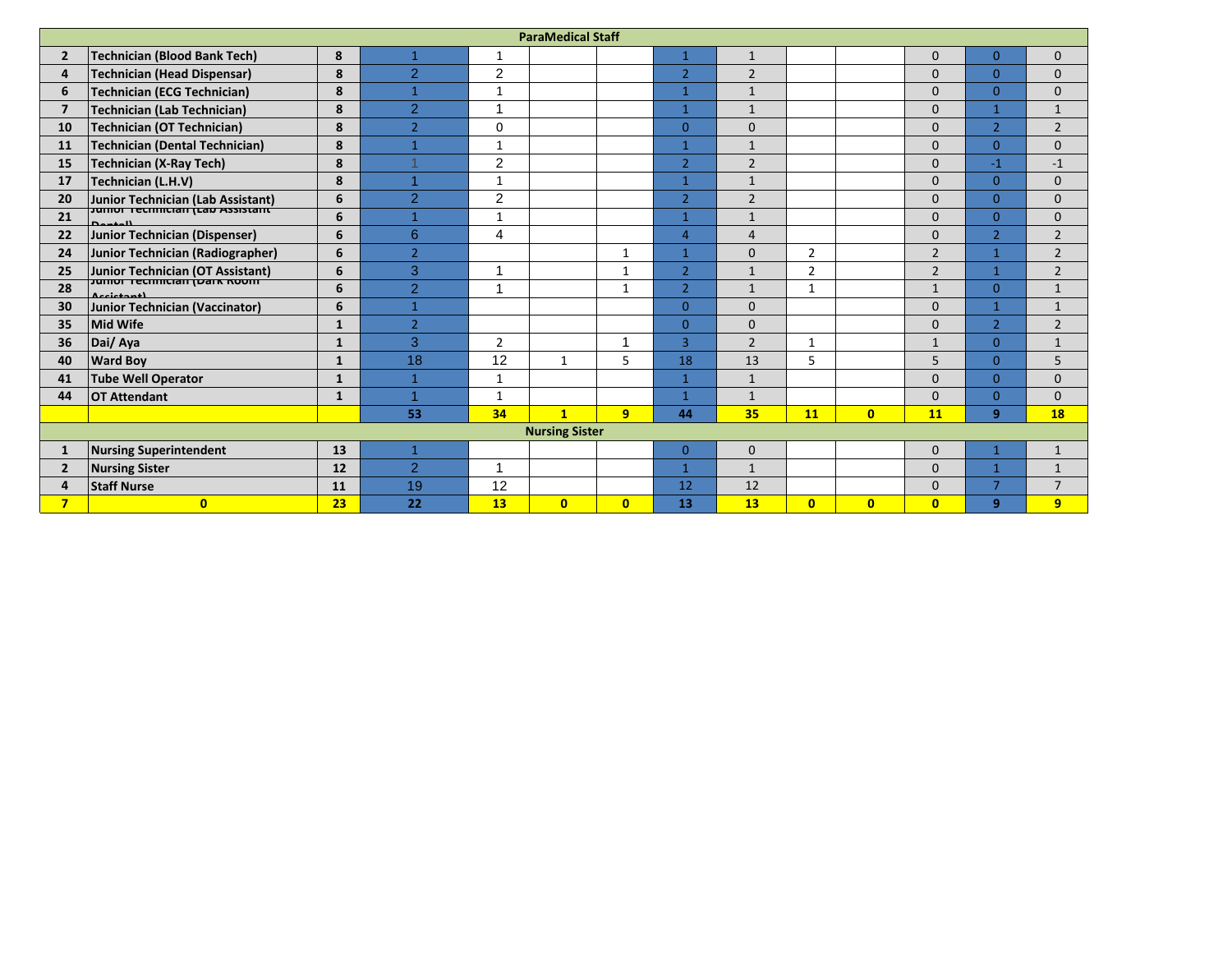| <b>Admn Staff</b>       |                              |                         |                |                |                |                |                |                |                |                |                |                |                |
|-------------------------|------------------------------|-------------------------|----------------|----------------|----------------|----------------|----------------|----------------|----------------|----------------|----------------|----------------|----------------|
| $\mathbf{1}$            | <b>Office Superintendent</b> | 12                      | $\mathbf{1}$   |                |                |                | $\overline{0}$ | $\mathbf{0}$   |                |                | $\mathbf{0}$   | $\mathbf{1}$   | $\mathbf{1}$   |
| $\overline{2}$          | <b>Audit Officer</b>         | 12                      | $\mathbf{1}$   |                |                |                | $\overline{0}$ | $\mathbf{0}$   |                |                | $\Omega$       | $\mathbf{1}$   | $\mathbf{1}$   |
| $\overline{\mathbf{3}}$ | <b>Accounts Officer</b>      | 12                      | $\overline{1}$ |                |                |                | $\overline{0}$ | $\mathbf{0}$   |                |                | $\Omega$       | $\mathbf{1}$   | $1\,$          |
| 4                       | <b>Assistant</b>             | 11                      | $\overline{1}$ |                |                |                | $\overline{0}$ | $\mathbf{0}$   |                |                | $\mathbf{0}$   | $\mathbf{1}$   | $\mathbf{1}$   |
| 10                      | Store Keeper (Sr. Tech))     | 10                      | $\mathbf{1}$   |                |                |                | $\Omega$       | $\Omega$       |                |                | $\Omega$       | $\mathbf{1}$   | $1\,$          |
| 11                      | <b>Stenographer G-II</b>     | 10                      | $\mathbf{1}$   |                |                |                | $\overline{0}$ | $\mathbf{0}$   |                |                | $\overline{0}$ | $\mathbf{1}$   | $\mathbf 1$    |
| 12                      | Computer Operator/ Composer  | 10                      | $\overline{0}$ |                |                |                | $\overline{0}$ | $\mathbf 0$    |                |                | $\mathbf 0$    | $\overline{0}$ | $\mathbf 0$    |
| 13                      | Store Keeper (General)       | 9                       | $\overline{0}$ | $\mathbf{1}$   |                |                | $\mathbf{1}$   | $\mathbf{1}$   |                |                | $\mathbf{0}$   | $-1$           | $-1$           |
| 14                      | Computer Operator/ Composer  | 8                       | $\overline{1}$ |                |                | $\mathbf{1}$   | $\overline{1}$ | $\mathbf{0}$   | $\mathbf{1}$   |                | $\mathbf{1}$   | $\overline{0}$ | $\mathbf{1}$   |
| 17                      | Data Entry Operator          | 8                       | $\overline{2}$ |                |                |                | $\Omega$       | $\mathbf{0}$   |                |                | $\Omega$       | $\overline{2}$ | $\overline{2}$ |
| 20                      | <b>Senior Clerk</b>          | 9                       | $\mathbf{1}$   | $\mathbf{1}$   |                |                | $\mathbf{1}$   | $\mathbf{1}$   |                |                | $\mathbf{0}$   | $\overline{0}$ | $\mathbf 0$    |
| 21                      | A.C. Technician              | $\overline{7}$          | $\mathbf{1}$   | $\mathbf{1}$   |                |                | $\mathbf{1}$   | $\mathbf{1}$   |                |                | $\mathbf{0}$   | $\overline{0}$ | $\mathbf 0$    |
| 23                      | <b>Sanitary Inspector</b>    | 6                       | $\mathbf{1}$   |                |                |                | $\overline{0}$ | $\mathbf 0$    |                |                | $\mathbf{0}$   | $\mathbf{1}$   | $\mathbf{1}$   |
| 25                      | Telephone Operator           | 6                       | $\mathbf{1}$   | $\mathbf{1}$   |                |                | $\overline{1}$ | $\mathbf{1}$   |                |                | $\mathbf{0}$   | $\overline{0}$ | $\mathbf 0$    |
| 26                      | <b>Junior Clerk</b>          | $\overline{7}$          | 5 <sub>o</sub> | 3              |                | $\mathbf{1}$   | $\overline{4}$ | $\overline{3}$ | $\mathbf{1}$   |                | $\mathbf{1}$   | $\mathbf{1}$   | $\overline{2}$ |
| 28                      | <b>AC Operator</b>           | 3                       | $\mathbf{1}$   | $\mathbf{1}$   |                |                | $\overline{1}$ | $\mathbf{1}$   |                |                | $\mathbf{0}$   | $\overline{0}$ | $\mathbf{0}$   |
| 30                      | Plumber                      | 3                       | $\mathbf{1}$   |                |                |                | $\overline{0}$ | $\pmb{0}$      |                |                | $\mathbf{0}$   | $\mathbf{1}$   | $1\,$          |
| 31                      | Mason                        | 3                       | $\mathbf{1}$   | $\mathbf{1}$   |                |                | $\mathbf{1}$   | $\mathbf{1}$   |                |                | $\mathbf{0}$   | $\overline{0}$ | $\mathbf 0$    |
| 32                      | <b>Carpenter</b>             | $\overline{\mathbf{3}}$ | $\mathbf{1}$   |                |                |                | $\overline{0}$ | $\mathbf{0}$   |                |                | $\mathbf{0}$   | $\mathbf{1}$   | $\mathbf{1}$   |
| 33                      | <b>Tailor</b>                | 3                       | $\mathbf{1}$   | $\mathbf{1}$   |                |                | $\overline{1}$ | $\mathbf{1}$   |                |                | $\overline{0}$ | $\overline{0}$ | $\mathbf 0$    |
| 34                      | Painter                      | 3                       | $\mathbf{1}$   |                |                |                | $\overline{0}$ | $\mathbf{0}$   |                |                | $\mathbf{0}$   | $\mathbf{1}$   | $\mathbf{1}$   |
| 35                      | Electrician                  | $\overline{\mathbf{3}}$ | $\overline{1}$ | $\mathbf{1}$   |                | $\mathbf{1}$   | $\overline{2}$ | $\mathbf{1}$   |                |                | $\overline{0}$ | $-1$           | $\mathbf 0$    |
| 36                      | <b>Driver</b>                | $\overline{\mathbf{3}}$ | 3              | $\overline{3}$ |                |                | $\overline{3}$ | $\overline{3}$ |                |                | $\mathbf{0}$   | $\overline{0}$ | $\mathbf 0$    |
| 37                      | <b>Dispatch Rider</b>        | $\overline{2}$          | $\mathbf{1}$   | $\mathbf{1}$   |                |                | $\overline{1}$ | $\mathbf{1}$   |                |                | $\mathbf{0}$   | $\overline{0}$ | $\mathbf 0$    |
| 38                      | <b>Generator Operator</b>    | $\overline{2}$          | $\overline{1}$ |                |                |                | $\overline{0}$ | $\mathbf{0}$   |                |                | $\Omega$       | $\mathbf{1}$   | $\mathbf 1$    |
| 39                      | <b>Qasid</b>                 | $\overline{2}$          | $\overline{1}$ |                |                |                | $\overline{0}$ | $\mathbf{0}$   |                |                | $\mathbf{0}$   | $\mathbf{1}$   | $\mathbf{1}$   |
| 40                      | <b>Naib Qasid</b>            | $\mathbf{1}$            | 9              | 9              |                |                | $\overline{9}$ | 9              |                |                | $\Omega$       | $\overline{0}$ | $\mathbf{0}$   |
| 41                      | Mali                         | $\mathbf{1}$            | $\overline{1}$ |                |                | $\mathbf{1}$   | $\mathbf{1}$   | $\mathbf 0$    |                |                | $\mathbf 0$    | $\overline{0}$ | $\mathbf 1$    |
|                         | <b>Total Admn Staff</b>      |                         | 41             | 24             | $\overline{0}$ | $\overline{4}$ | 28             | 24             | 2 <sup>1</sup> | $\overline{0}$ | $\overline{2}$ | 13             | 17             |
| <b>Janitor Staff</b>    |                              |                         |                |                |                |                |                |                |                |                |                |                |                |
| $\mathbf{1}$            | Chowkidar/ Guard             | $\mathbf{1}$            | $\overline{4}$ | $\overline{1}$ |                |                | $\mathbf{1}$   | $\mathbf{1}$   |                |                | $\mathbf{0}$   | 3              | $\mathsf 3$    |
| $2^{\circ}$             | <b>Ward Cleaner/ Sweeper</b> | $\mathbf{1}$            | 15             | 13             |                |                | 13             | 13             |                |                | $\mathbf{0}$   | $\overline{2}$ | $\overline{2}$ |
|                         | <b>TOTAL JANITOR STAF</b>    |                         | 19             | 14             | $\overline{0}$ | $\overline{0}$ | 14             | 14             | $\overline{0}$ | $\overline{0}$ | $\overline{0}$ | $\overline{5}$ | $\overline{5}$ |
|                         |                              |                         |                |                |                |                |                |                |                |                |                |                |                |
| <b>Grand Total:</b>     |                              |                         | 137            | 85             | $\mathbf{1}$   | 13             | 99             | 86             | 13             | $\overline{0}$ | 13             | 38             | 51             |